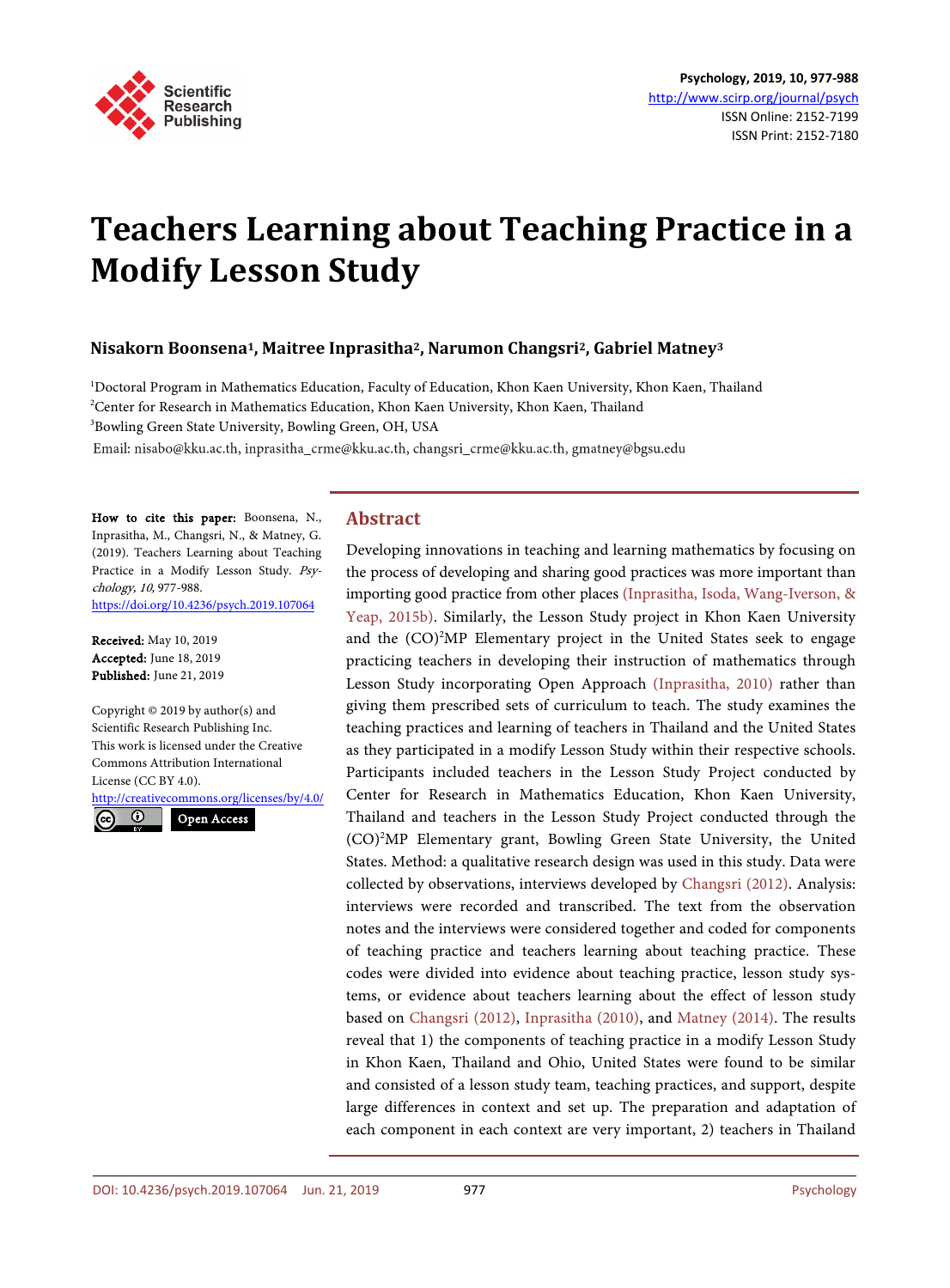and the United States who participated in a modify Lesson Study had many changes in their learning.

## **Keywords**

Lesson Study, Teachers Learning, Teaching Practice, Qualitative Research, Observation, Interview

# **1. Introduction**

The purpose of professional development is not only to help teachers gain knowledge and understanding for teaching but also support them in acquiring proficiency in applying all knowledge and understanding in their classrooms [\(Takahashi, 2015\).](#page-11-1) It is clear that most valued teaching and learning take place implicitly in the classroom [\(Bishop, 2015\).](#page-10-3) Unfortunately, in most countries around the globe, school teachers have been ignored to do practices undesirable or without any useful instead of encouraging them to participate in a community of practice that useful for them and their students [\(Inprasitha, 2015c\).](#page-10-4) Most teacher professional development programs are short term, lack innovation, outside of school training, and had disconnections between theory and classroom practice [\(Inprasitha, 2006, 2017a;](#page-10-5) [Takahashi, 2015\).](#page-11-1) Traditional classroom teaching practice might be improved by professional development consisting of short course training focused on training for improvement of mathematics contents [\(Inprasitha, 2015c\).](#page-10-4) However, Lesson Study as envisioned by the teaching professions in Japan and developed more than 140 years ago, is differenced in their focus and professional development methods. Lesson Study focuses on student learning in the classroom, live classroom, teaching and observation, teacher learning, and school-based development [\(Inprasitha, 2017b\).](#page-10-6) Lesson Study was accepted as a main method of professional development for Japanese teachers [\(Fujii, 2016;](#page-10-7) [Inprasitha, 2006;](#page-10-5) [Lewis, 2016;](#page-11-2) [Shimizu & Chino, 2015;](#page-11-3) [Takahashi &](#page-11-4)  [McDougal, 2016\).](#page-11-4) It is currently an important method in a pre-service education for new teachers and in-service professional development for licensed teachers in Japan [\(Shimizu, 2006;](#page-11-5) [Shimizu & Chino, 2015\)](#page-11-3). Lesson Study came to the attention of international educators and researchers through the publication of The Teaching Gap, the well-known book of [Stigler and Hiebert in 1999,](#page-11-6) which described findings from the TIMSS video study focusing on the eighth grade mathematics lessons in USA, Germany, and Japan. In chapter seven in this book, Stigler and Hiebert described Lesson Study for Japan's structured problem-solving in mathematics, and Lesson Study as Japan's approach to the improvement of classroom teaching [\(Fujii, 2016;](#page-10-7) [Inprasitha, 2003,](#page-10-8) 2010; [Lewis,](#page-11-2)  [2016;](#page-11-2) [Shimizu & Chino, 2015\).](#page-11-3) Therefore, the teaching profession which focusing on students' problem solving might be developed by the teaching profession which is doing lesson study [\(Inprasitha, 2015c\).](#page-10-4)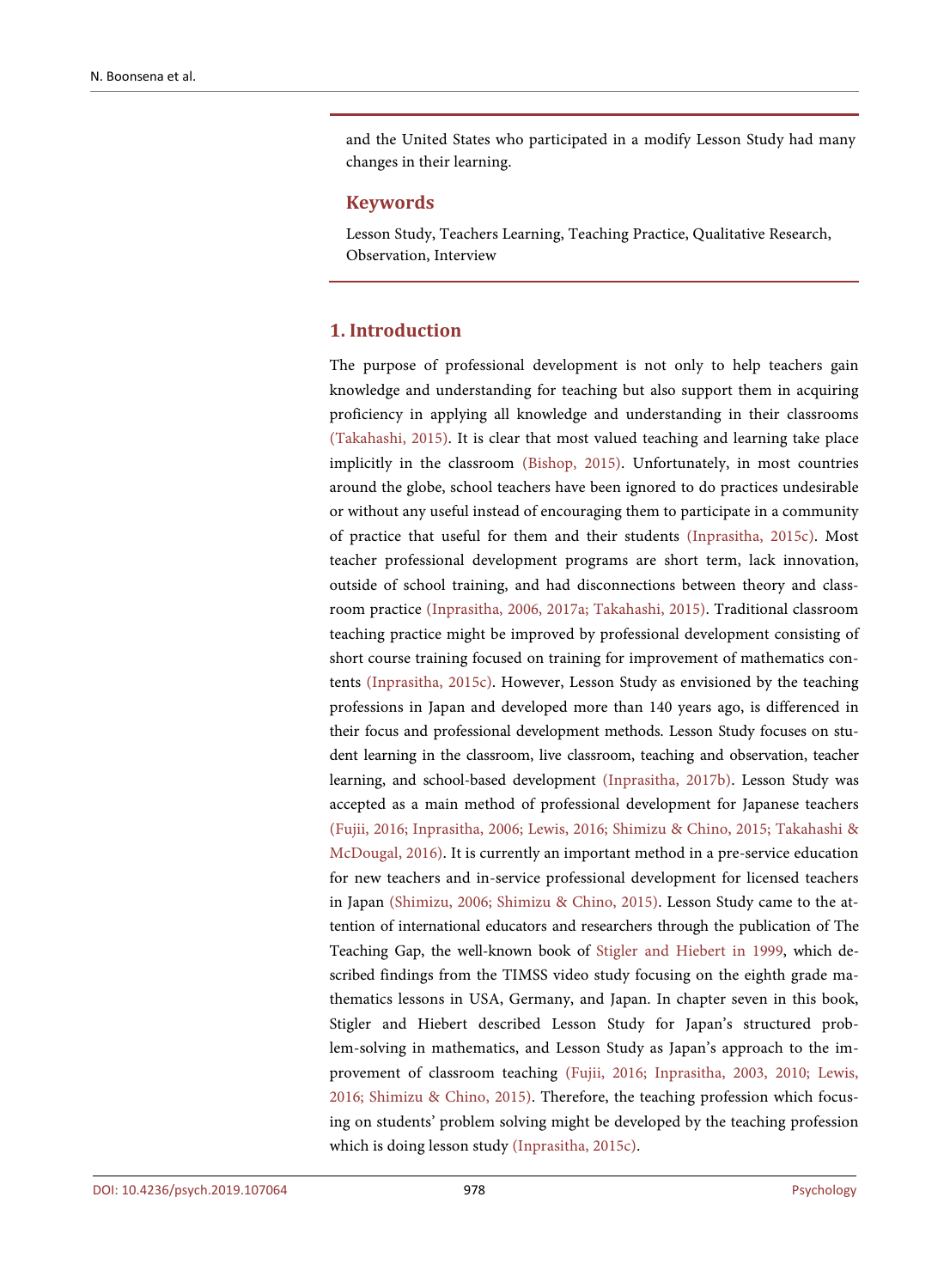# **2. A Modify Lesson Study**

[Stigler and Hiebert \(1999\)](#page-11-6) explained that in lesson study, group of teachers meet regularly over long periods of time (ranging from several months to a year). Steps in the Japanese lesson study process are as follows: 1) Defining the problem, 2) Planning the lesson, 3) Teaching the lesson, 4) Evaluating the Lesson and Reflecting on its effect, 5) Revising the lesson, 6) Teaching the revised lesson, 7) Evaluating the and Reflecting again, and 8) Sharing the results. Furthermore, there are several educators and researchers across the globe that study and describe Lesson Study. For instance; [Baba \(2007\)](#page-10-9) described Lesson Study as the process in which teachers work together to improve their own teaching practices. Lesson Study includes preparation, teaching in a class with students, and review/reflection of the teaching event. [Isoda \(2015\)](#page-10-10) explained the Lesson Study Cycle as having three parts: Plan (preparation of the lesson), Do (teaching and observation: Open Class), and See (Post open class discussion and reflection with perspectives from others). Moreover, [Lewis \(2002,](#page-10-11) 2016) described the Lesson Study Cycle in four steps: 1) study curriculum and teaching materials, consider long-term goals for students; 2) plan a research lesson/unit and anticipate student thinking; 3) teach the research lesson and collect data; and 4) reflect on lesson data and implications for teaching-learning. [Fujii \(2016\)](#page-10-7) explained that the Lesson Study cycle had five steps: 1) Goal setting: consider long-term goals for student learning and development; 2) Identify the research theme: Lesson planning; collaboratively plan a "research lesson" designed to address the goals. Prepare a lesson plan that describes the research theme, content goals, anticipated student thinking, data collection; 3) Research lesson: one team member teaches the research lesson while the other members of the planning team, staff members from across the school, and, usually, an outside knowledgeable other observe and collect data; 4) Post-lesson discussion: in a formal lesson colloquium, observers share data from the lesson to illuminate student learning, disciplinary content, lesson and unit design, and broader issues in teaching and learning; 5) Reflection: document the cycle to consolidate and carry forward learnings, as well as new questions for the next cycle of Lesson Study.

[Inprasitha \(2003\)](#page-10-8) implemented Japanese teaching professionalism in Thailand by focusing on teachers work together in order to improve teaching practice in the classroom continually. The heart of this teaching professionalism was the classroom; we can also call this "classroom study" [\(Inprasitha, 2017b\).](#page-10-6) [Inprasi](#page-10-8)[tha \(2003,](#page-10-8) 2006, 2010, 2015b, 2017c, 2018) described Lesson Study conducted in Thailand as having a weekly cycle which includes three phases: 1) Collaboratively design research lesson (Plan), teachers collaboratively designed problem situations, once a week; 2) Collaboratively observing research lesson (Do), teacher taught by using Open Approach in classes and; 3) Collaboratively enacting a post-discussion or reflection about the teaching practice (See). In this model the school principal reflected with the Lesson Study team and other teachers, once a week (Whole school approach). Moreover, this Lesson Study was incorporating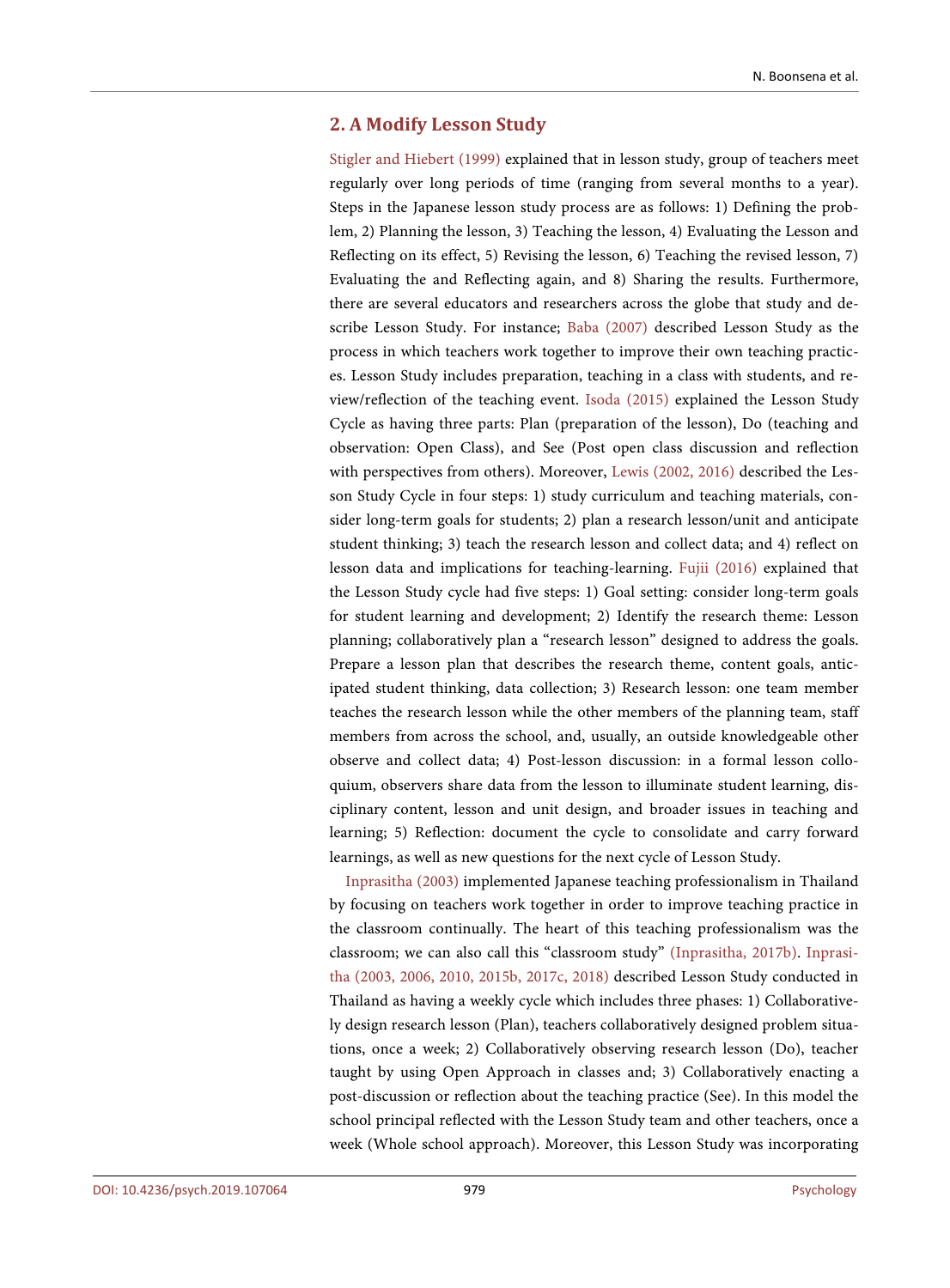Open Approach. An Open Approach was a teaching approach that had four steps according to [Inprasitha \(2003,](#page-10-8) 2006, 2010, 2015b, 2017c, 2018): 1) Posing an open-ended problem such as a tasks or problem situation that was within the students' real world context; 2) A time of students' self-learning through solving the problem for themselves while the teacher observed and took notes about students' ideas or ways of thinking; 3) Teacher orchestrated students to do whole-class discussion and comparing students' representations, reasoning, and connections; and 4) Teacher facilitated summarizing student's ideas that emerged during instruction focusing on mathematical ideas such as generalization and extension. The teacher encouraged the students to take notes as "my ideas", "friends" ideas", and "new ideas for today" [\(Figure 1\)](#page-3-0).

In addition, [Matney \(2014\)](#page-11-0) and [Matney & Lane \(2016\)](#page-11-7) implemented Open Approach Lesson Study in Ohio, the United States included four steps: 1) Grade level teacher team researches ideas and writes a lesson plan together, 2) One teacher teaches the lesson to a class while the team observes, taking vigorous notes, 3) The team of teachers reconvenes to share observations and reflect on how to improve the lesson, and 4) Teacher team reflects on the whole lesson study cycle [\(Figure 2\)](#page-4-0).

Beginning to do lesson study in a school was not an easy task. One of the major issues that accounts for a Lesson Study program to be sustainable for introducing new ideas or new innovations was proper preparation [\(Inprasitha,](#page-10-12)  [2015a\).](#page-10-12) Furthermore, as [Takahashi \(2015\)](#page-11-1) mentioned teachers need to learn new ideas and knowledge to improve teaching and learning. At the same time teachers also need to have opportunities to try those ideas and use new knowledge in their classrooms and reflect upon how the ideas and knowledge contribute to the quality of students learning experience. Lesson study provides teachers with opportunities to try new ideas in their own classroom. In additional, teacher learning

<span id="page-3-0"></span>

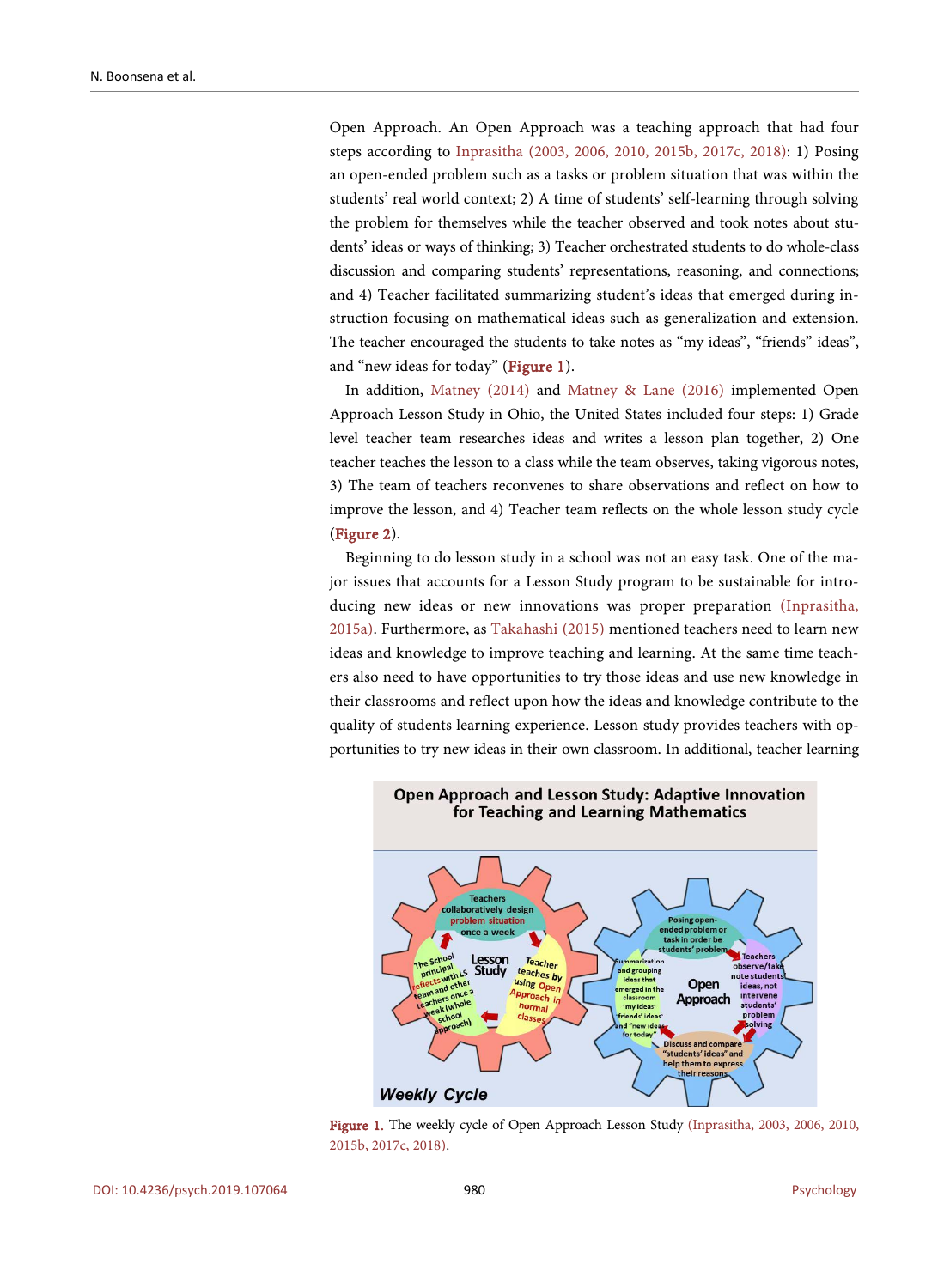<span id="page-4-0"></span>

Figure 2. Lesson study process [\(Matney, 2014;](#page-11-0) [Matney & Lane, 2016\).](#page-11-7)

as the member of the professional learning community different from learning through the short course training because the new learning is from teachers' awareness about their improvements of classroom teaching practices from the empirical evidences of their students' thinking and learning in the classroom [\(Inprasitha, 2017b\).](#page-10-6) Therefore, teacher learning in the two modify lesson study contexts are of interest.

# **3. Context of Study**

There is an APEC-Lesson Study project that proposed by Office of the Higher Education Commission, Ministry of Education, Thailand and Ministry of Education, Culture, Sports, Science and Technology, Japan and organized by Khon Kaen University, Thailand and University of Tsukuba, Japan sine 2006 until present. The project aims to develop innovations in teaching and learning mathematics by focusing on the process of developing and sharing good practices instead of importing good practice from other places [\(Inprasitha, Isoda, Wang-Iverson,](#page-10-0) & [Yeap, 2015b\).](#page-10-0) Similarly, the (CO)<sup>2</sup>MP Elementary project in the United States seeks to engage practicing teachers in developing their instruction of mathematics through Open Approach Lesson Study rather than giving them prescribed sets of curriculum to teach. Teachers in the project are prompted to make-sense of their beliefs, their students' learning and their curriculums by engaging in a professional learning community meant to improve and share ideas with the larger teaching community. The similar nature of these projects, in the context of two difference countries makes exploration of the teaching and practice and teacher beliefs a unit of interest for research.

# **4. Methodology**

The objectives of this study are 1) to investigate teaching practice based on Lesson Study, and 2) to investigate teachers learning about their teaching practice based on Lesson Study.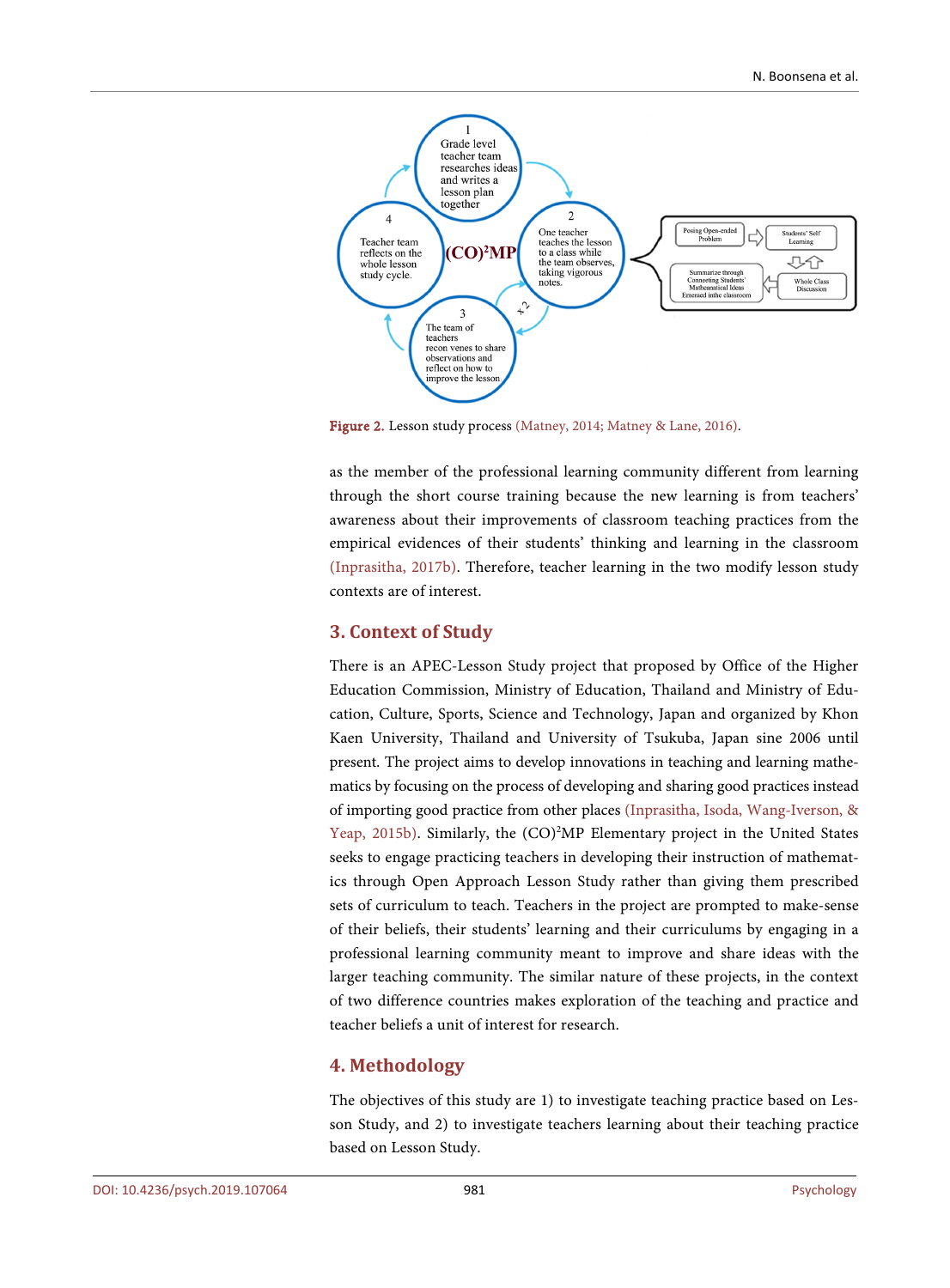Participants are the teachers in the Lesson Study Project conducted by Center for Research in Mathematics Education, Khon Kaen University, Thailand and teachers in the Lesson Study Project conducted through the (CO)<sup>2</sup>MP Elementary grant, Bowling Green State University, the United States.

| Participants                          | Thailand                                                                                                                                                                                              | The United States                                                                                                                            |
|---------------------------------------|-------------------------------------------------------------------------------------------------------------------------------------------------------------------------------------------------------|----------------------------------------------------------------------------------------------------------------------------------------------|
| Context of the school                 | This school is a suburban school and<br>participated in Lesson Study project<br>since 2007                                                                                                            | These 4 schools are urban school<br>which students are low median<br>income and high poverty                                                 |
| Grade level of a lesson<br>study team | a first grade lesson study team                                                                                                                                                                       | a first grade lesson study team                                                                                                              |
|                                       | 1) a school principal who takes a<br>leadership of implementing Lesson<br>Study in this school. He is a leader of the<br>reflection                                                                   | 1) 6 first grade teachers from 4<br>schools who have 10 - 27 years<br>teaching experiences and<br>participated in the project for 4<br>years |
|                                       | 2) a first grade teacher who has 20 years<br>teaching experience and participated in<br>the project for 4 years                                                                                       | 2) an experienced educator who<br>has more than 30 years teaching<br>experience and participated in<br>the project for 4 years.              |
| A lesson study team's<br>members      | 3) a seventh grade teacher who take a<br>role as an observer for first grade<br>classroom and participated in the<br>project for 4 years                                                              |                                                                                                                                              |
|                                       | 4) a school coordinator who is a<br>doctoral student of Mathematics<br>Education program, Faculty of<br>Education, Khon Kaen University. She<br>participated in this lesson study team for<br>3 years |                                                                                                                                              |
|                                       | 5) a student teacher who taught<br>mathematics for first grade and<br>participated in this lesson study team for<br>a whole year.                                                                     |                                                                                                                                              |

Method: the qualitative research design was used in this study. Data were collected by observations and, interviews protocols developed by [Changsri \(2012\).](#page-10-2)

Observations: Occurred during the steps of Lesson Study including planning, teaching, and reflecting. The focusing points were who participated in each step, what they did, and what evidences that happened. The observation in Thailand was in 2010-2012 and in the United States was in 2016-2017.

Interviews: The interviewees were the teachers in first grade lesson study teams. The questions were asked in various issues. For example what kind of classroom teaching practices in traditional teaching approach and in the context of Lesson Study, and what changes occur among the teachers and students after implementing lesson study in schools (Teachers and students' mathematics behavior and knowledge, process/skills, and attitude).

Analysis: interviews were recorded and transcribed. The text from the observation notes and the interviews were considered together and coded for compo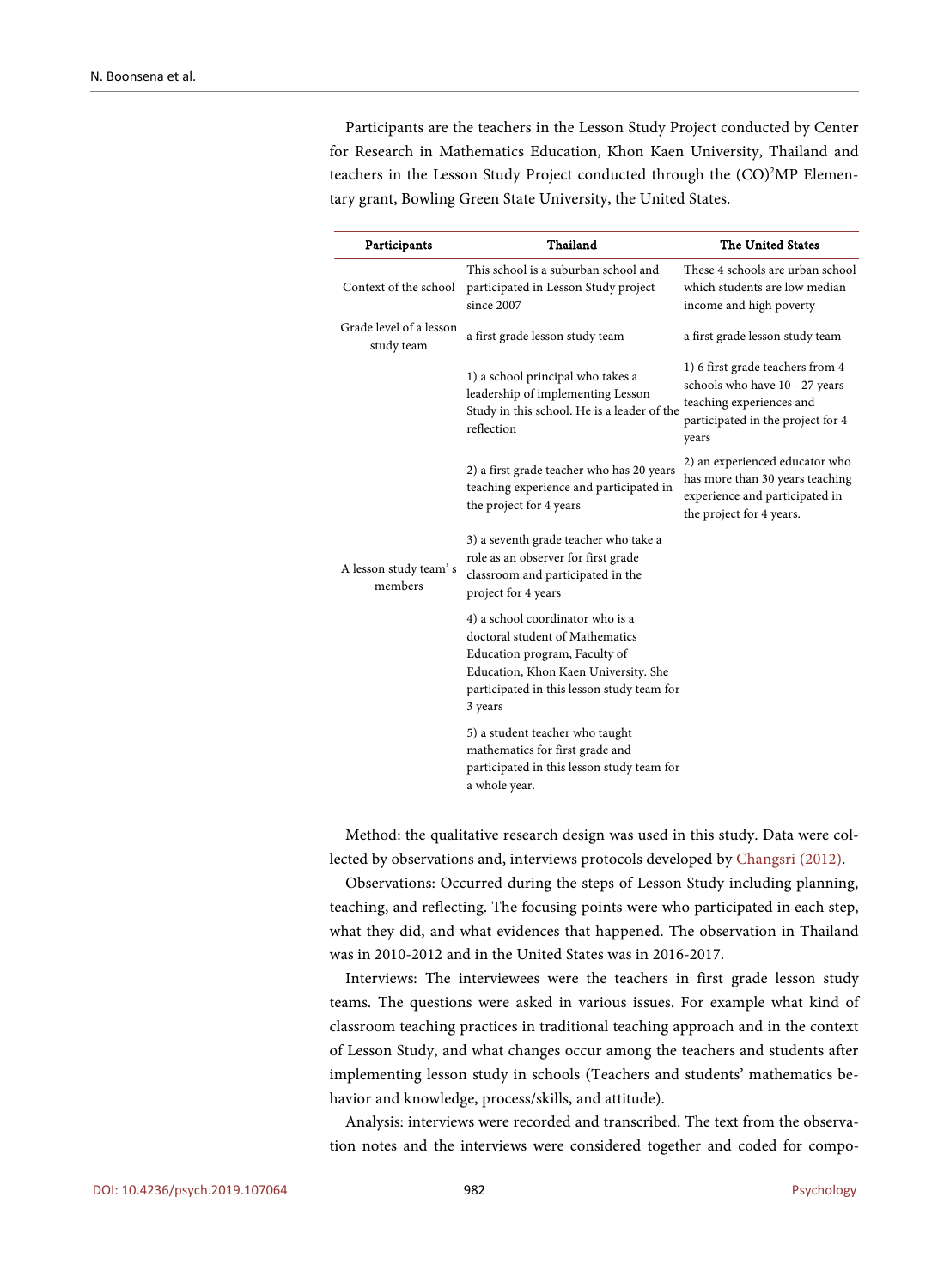nents of teaching practice and teachers' learning about teaching practice. These codes were divided into evidence about teaching practice, lesson study systems or evidence about teachers' learning effect of lesson study based o[n Changsri \(2012\),](#page-10-2)  [Inprasitha \(2003, 2006,](#page-10-8) 2010, 2015a), [Matney \(2014\)](#page-11-0) and [Matney & Lane \(2016\).](#page-11-7)

## **5. Results**

# **5.1. Lesson Study Process**

In Thailand, the team conducts Lesson Study by using a weekly cycle according with Inprasitha's idea [\(Changsri, 2012\).](#page-10-2) The Lesson Study team consists of one first grade teacher (teacher/observer), and two first grade and second grade student teachers (teacher/observer). They work together every day. For other observers who are teachers in the school and school principal, they participate in lesson study team at least one day per week. Moreover, a graduate student from Khon Kaen University who works as a school coordinator, works with the lesson study team two to four days per week. Supervisors from Khon Kaen University work with a lesson study team one to two times per semester. The Lesson Study process follows a weekly cycle as follows [\(Changsri, 2012\):](#page-10-2)

1) Collaboratively design are search lesson (Plan), lesson study team in each grade level plan the classroom lessons for whole week together on every Tuesday in the last period. They work to understand the textbook which had been translated from Japanese textbook into Thai. Using this textbook the teachers try to create a problem situation.

2) Collaboratively observing research lesson (Do), lesson study team teaches and observes the first grade mathematics classroom four times per week.

3) Collaboratively doing post-discussion or reflection on teaching practice (See), the school principal is the leader of the meeting. All lesson study teams reflect together from first grade team to the eighth grade team. The reflection by each team begins with student teachers, first grade teacher, observers, school coordinator, and school principal. This meeting is on every Thursday in the last period.

Moreover, there are one to two professional development workshops for teachers in each semester. Teachers also have opportunities to participate in the Open Class and APEC-ICER international conference.

In the United States, the Lesson Study team enacts the study over 2-days, 1 cycle per semester according to [Matney \(2014\)](#page-11-0) and [Matney & Lane \(2016\).](#page-11-7) Lesson Study team consists of six first grade teachers from four schools, and one experienced educator. They work together for 2-days, 1 cycle per semester. For Supervisors from Bowling Green State University, they work with lesson study team one time per semester.

Lesson Study process follows a cycle per semester as following:

1) Grade level teacher team researches ideas and writes a lesson plan together. They plan the classroom lesson together two weeks before teaching. Supervisor and experienced educator also participate and support teachers to plan the lesson.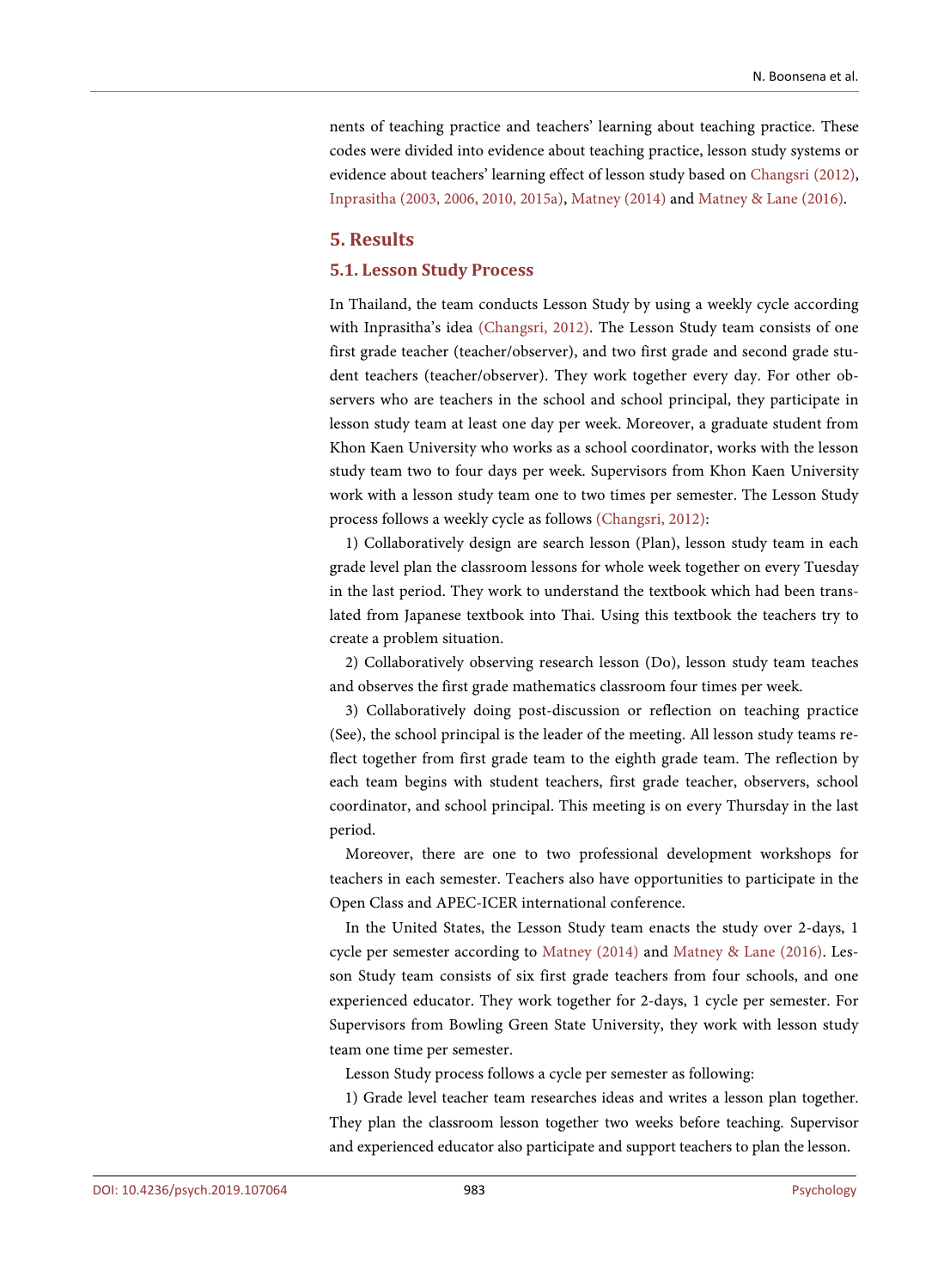2) One teacher teaches the lesson to a class while the team observes, taking vigorous notes about students' thinking. Before teaching, lesson study team has a review meeting. They talk about the lesson plan and make any last adaption to it based on feedback from a knowledgeable other. Then the first classroom begins.

3) The team of teachers reconvenes to share observations and reflect on how to improve the lesson. After teaching and observation in the first classroom, the lesson study team reflects on the lesson plan and students' ideas and then revises the lesson plan. Then the second or third classroom begins.

4) Teacher team reflects on the whole lesson study cycle. After two or three classes finish. Lesson study team reflects for the whole process.

In addition, there is one professional development workshop for teachers in every summer. Teachers also have opportunities to participate in many conferences to share their teaching practices through lesson study.

## **5.2. Components of Lesson Study**

| Components            | Thailand (Changsri, 2012)                                                                                                                                                                          | The United States                                                                                                                                                                                         |
|-----------------------|----------------------------------------------------------------------------------------------------------------------------------------------------------------------------------------------------|-----------------------------------------------------------------------------------------------------------------------------------------------------------------------------------------------------------|
| Lesson<br>study team  | • at least 2 persons; teacher and observer<br>• in-service teacher or student teacher<br>• could be include school principal,<br>school coordinator, researcher, and<br>expert from the university | • at least 3 persons; teacher, observer,<br>and experienced educator<br>• could be include expert from the<br>university<br>• no student teacher, school principal,<br>school coordinator, and researcher |
| Teaching<br>practices | • Weekly, 16 cycles per semester<br>• plans taught & revised each day of the<br>week<br>• lesson not retaught until next year                                                                      | • 2-days, 1 cycle per semester<br>• plans revised several times on LS day<br>• lessons are revised and retaught on<br>same day                                                                            |
| Support               | • School & CRME supports materials and $\bullet$ (CO) <sup>2</sup> MP Elementary grant supports<br>financial costs                                                                                 | materials and financial costs                                                                                                                                                                             |
| University<br>support | • assign school coordinator and<br>researcher<br>• observing and supervision from expert<br>from university; assign student teachers<br>• support school to attend the educational<br>activities   | assign experience educator<br>give suggestion from expert from<br>university<br>support teacher team to attend the<br>educational activities                                                              |

## **5.3. Teachers Learning about Teaching Practice**

After the first four years of doing a modify lesson study in Khon Kaen, Thailand and in Ohio, United States, teachers learning about teaching practice are as some examples from the open-ended questions as following:

#### Thai teachers learning

#### Mathematics Teaching:

Teacher: "Before attend the project, I like to have the quiet class. Students should listen to me. However, after join the lesson study project, I usually listen to students; give them an opportunity to explain their ideas".

Teacher: "I plan the lesson and prepare the materials. I use the reflections to revise my lesson plan and teaching. Teachers can learn from students' thinking".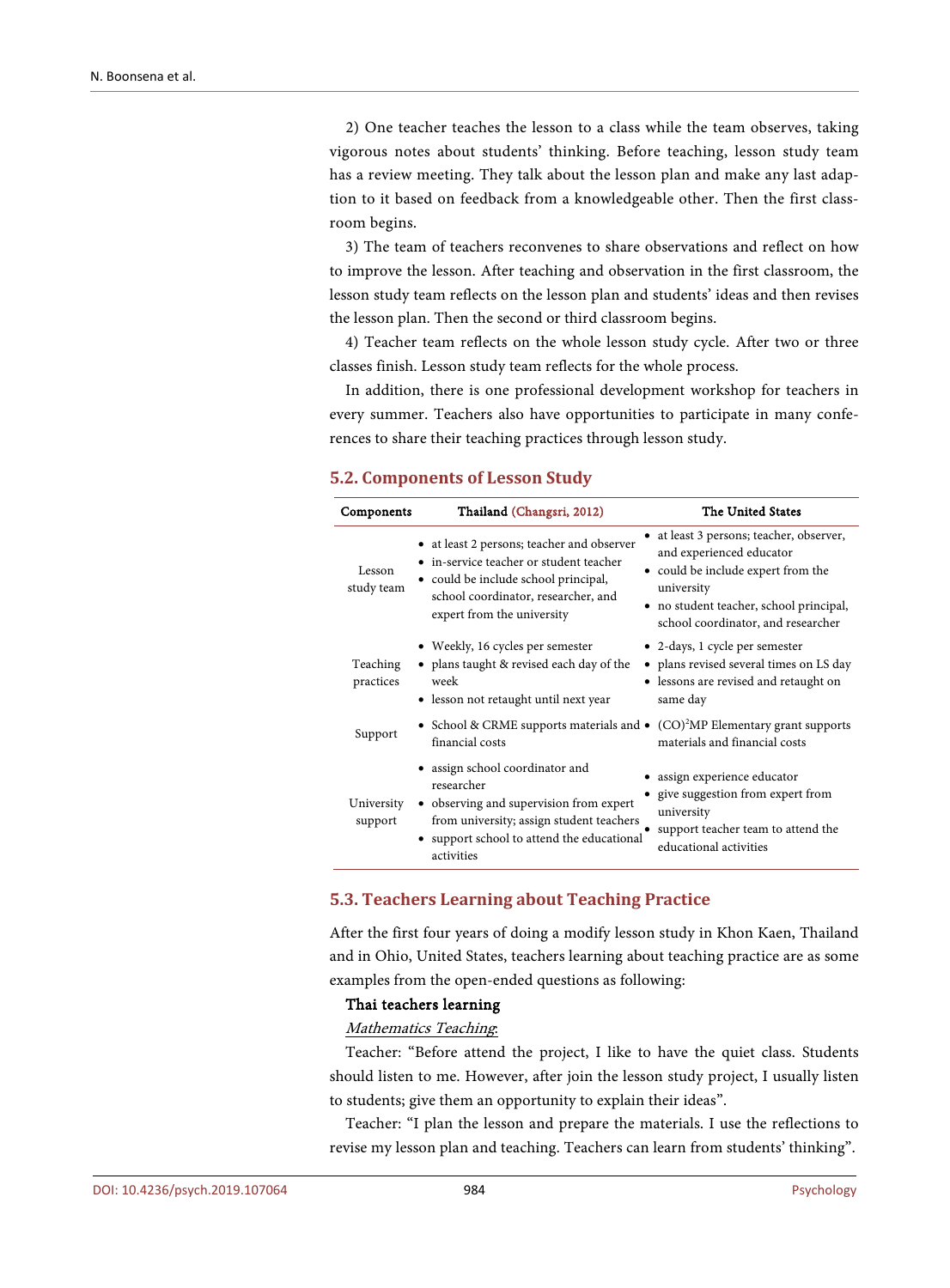## Mathematics Learning:

Teacher: "Before this, my students are always quiet and only listen to me. But now, they can participate in the classroom. They discuss with the reasons and work as a team".

Teacher: "Students change to proud of their works, respect to their friends' ideas. They are happy for learning mathematics. They want to learn mathematics".

# Social Context:

Teacher: "At the first year, I do not want to allow anybody to observe my class. I am very nervous. Now, I can talk with other teachers about my teaching. I can teach and have some teachers observed my class".

Teacher: "I take a lot of time to plan the lesson and prepare materials".

## US teachers learning

## Mathematics Teaching:

Teacher: "We realized that we need to let the students struggle to figure things out. We need to dig deeper rather than do more problems. We became better math teachers by practicing and watching our peers, and making changes to the lesson".

Teacher: "Open to more ways to solve problems".

## Mathematics Learning:

Teacher: "The students enjoyed solving math problems. They are able to explain their thinking and ask questions of other students when they do not agree. Their mathematical thinking improved".

Teacher: "More interesting in learning, Could see them working 'harder' to master material, Loved their math 'voice'".

## Social Context:

Teacher: "I really like we got to work together. I really like able to observe other teacher teach the lesson and then meet, talk about the changes, and then go back and have someone teach".

Teacher: "I think back to the first year, it was really new. We were nervous. Now, I feel confidence about teaching math. I think probably a lot things that make me feel confidence were going to the session with supervisors to learn more about why I was doing. Because I had just learn as a kid, I never really, I was one of those people who always get the right answers, how teacher might told me how to do it but I maybe do not know why. So, I think even coming better understanding about math by myself will help me".

# **6. Concluding Remarks**

The components of teaching practice in a modified Lesson Study in Thailand and the United States were found to be similar and consisted of a lesson study team, teaching practices, and support, despite large differences in context and set up. The preparation and adaptation of each component in each context are very important.

Lesson Study team, in Thailand, the important part is a weekly cycle and les-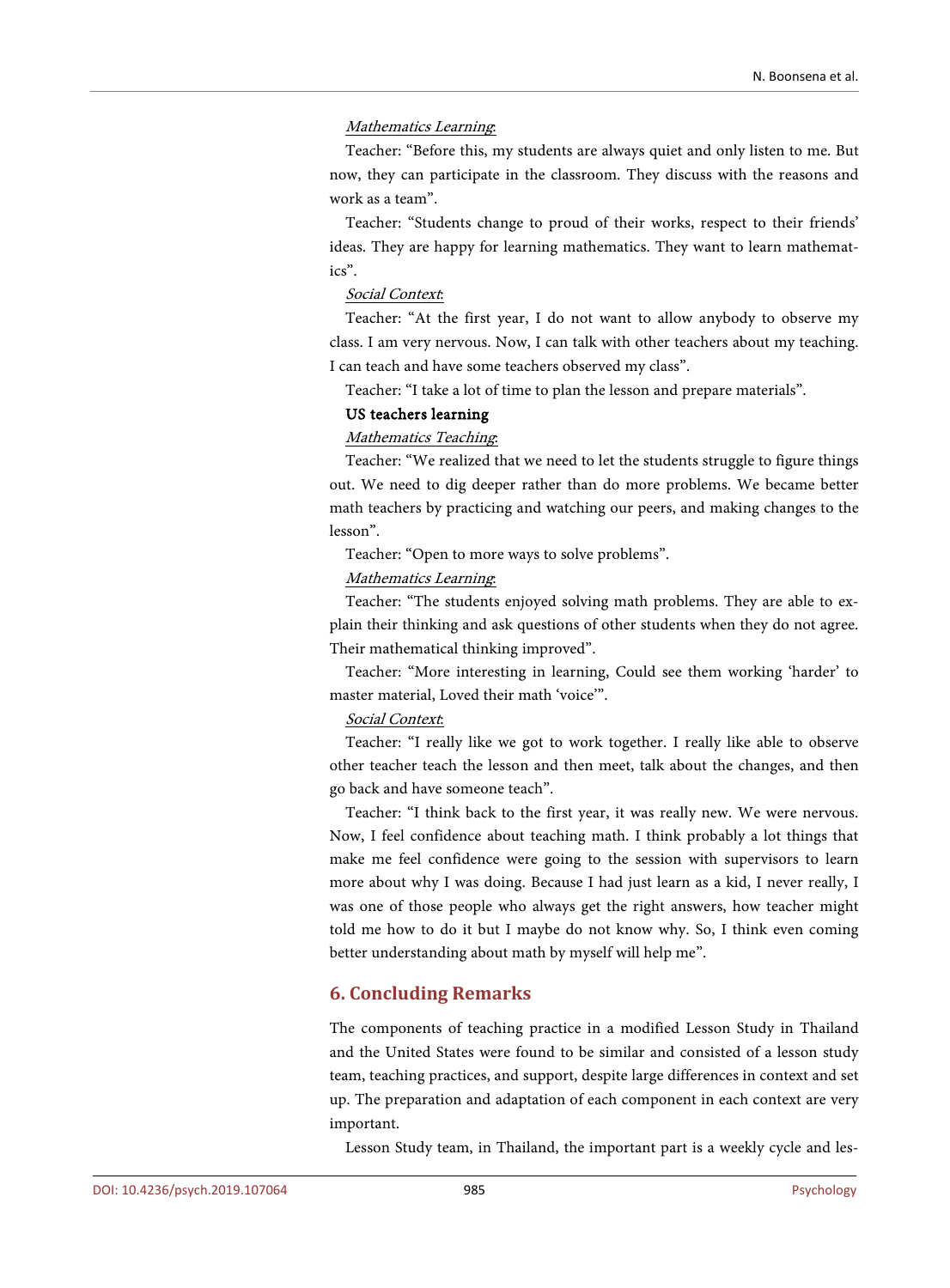son study team is at least 2 persons: teacher and observer. These are a basic rule for doing lesson study [\(Changsri, 2012\).](#page-10-2) Teachers do Lesson Study in their own school. It is very convenient for teachers to work together. Moreover, Khon Kaen University can send student teacher to the school. There are student teachers participating in the lesson study team to work with in-service teachers. In addition, in the first few years of beginning lesson study in school, Khon Kaen University sends a graduate student to do lesson study with lesson study team as school coordinator. It is beneficial for both graduate students and lesson study teams, because they can learn various perspectives of doing lesson study from each other. Lesson Study team, in the United States, teachers do lesson study among four schools for first grade lesson study team. There are six first grade teachers, and one experienced educator. They work together for 2-days, 1 cycle per semester. They re-teach in the same day. It provides the opportunity for teachers to learn from how to improve their instruction and planning for teaching.

Teaching practice, both teachers in Thailand and the United States focus on problem solving approaches to learning mathematics. Teachers in Thailand follow the steps of Open Approach, however, there are some parts that the lesson study team needs to understand and improve their teaching. For instance how to prepare the problem situation that is real world for students, how to connect students' thinking/ideas to mathematical way [\(Inprasitha, 2017c\).](#page-10-13) On the other hand, teachers in the United States try to understand Open Approach. Now, they teach by focusing on problem solving. They would like to learn more about how to use Open Approach as a teaching approach.

Supporting is very important. Lesson Study is practicable because of the collaboration between school and university. The kind of supporting can be difference depend on context. However, the idea of working together is the main part. Lesson Study creates the community of practice for everyone [\(Changsri, 2012\).](#page-10-2)

Teachers in Thailand and the United States who participated in the modified Lesson Study had many changes in their learning. The similarities include teachers spending more time to allow student understanding of the problem situation, the majority of time in the lesson was giving for student's problem solving, teachers found that students were confident and happy in learning, teachers felt confident and beneficial when they have the observers observe their classroom.

# **Acknowledgements**

This research was supported by Research and Technology Transfer Affairs, Khon Kaen University. Funding for this research was provided in part by the Ohio Department of Education (Grant # 016437). Any opinions, findings, conclusions, or recommendations expressed by the authors do not necessarily reflect the views of the Ohio Department of Education.

# **Conflicts of Interest**

The authors declare no conflicts of interest regarding the publication of this paper.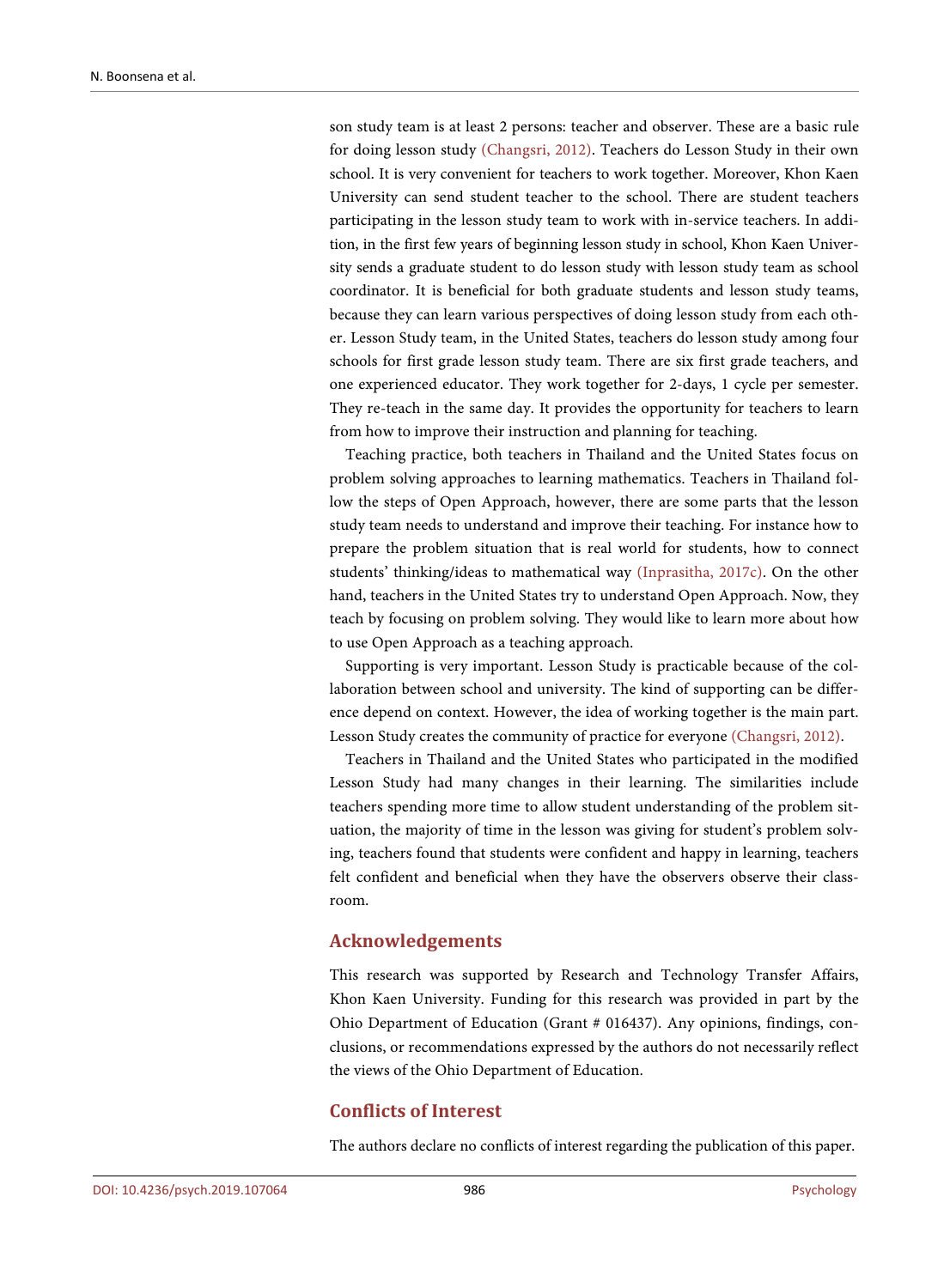## **References**

- <span id="page-10-9"></span>Baba, T. (2007). How Is Lesson Study Implemented? Japanese Lesson Study in Mathematics Its Impact, Diversity and Potential for Educational Improvement. Singapore: World Scientific Publishing. [https://doi.org/10.1142/9789812707475\\_0001](https://doi.org/10.1142/9789812707475_0001)
- <span id="page-10-3"></span>Bishop, A. (2015). Mathematics Education for the Knowledge-Based Society. In M. Inprasitha, M. Isoda, P. Wang-Iverson, & B. H. Yeap (Eds.), Lesson Study: Challenges in Mathematics Education (pp. 3-10). Singapore: World Scientific.
- <span id="page-10-2"></span>Changsri, N. (2012). Teacher's Perceived Beliefs about Teaching Practice in Teacher Professional Development Based on Lesson Study and Open Approach Context. Doctoral Dissertation, Khon Kaen: Khon Kaen University. (In Thai)
- <span id="page-10-7"></span>Fujii, T. (2016). Designing and Adapting Tasks in Lesson Planning: A Critical Process of Lesson Study. ZDM Mathematics Education, 48, 411-423. <https://doi.org/10.1007/s11858-016-0770-3>
- <span id="page-10-8"></span>Inprasitha, M. (2003). Reforming of the Learning Process in School Mathematics: Emphasizing on Mathematical Processes. Khon Kaen: Khon Kaen Karnpim. (In Thai)
- <span id="page-10-5"></span>Inprasitha, M. (2006). Open-Ended Approach and Teacher Education. Tsukuba Journal of Educational Study in Mathematics, 25, 169-177.
- <span id="page-10-1"></span>Inprasitha, M. (2010). One Feature of Adaptive Lesson Study in Thailand—Designing Learning Unit. In Proceedings of the 45th Korean National Meeting of Mathematics Education (pp. 193-206). Seoul: Korean Society of Mathematics Education.
- <span id="page-10-12"></span>Inprasitha, M. (2015a). Preparing Ground for the Introduction of Lesson Study in Thailand. In M. Inprasitha, M. Isoda, P. Wang-Iverson, & B. H. Yeap (Eds.), Lesson Study: Challenges in Mathematics Education (pp. 109-117). Singapore: World Scientific.
- <span id="page-10-4"></span>Inprasitha, M. (2015c). Lesson Study Incorporating Open Approach: Two Practices in Community of Practices to Improve Quality of Classroom. In World Association of Lesson Studies International Conference (pp. 1-81). Khon Kaen: Faculty of Education, Khon Kaen University.
- Inprasitha, M. (2017a). Teacher Training System. In National Legislative Assembly (pp. 1-33). Bangkok: The National Legislative Assembly. (In Thai)
- <span id="page-10-6"></span>Inprasitha, M. (2017b). Booklet of the Workshop for Educational Personnel under the Project of Development of Students' Mathematics Higher-Order Thinking at North East of Thailand. Khon Kaen: Anna Offset. (In Thai)
- <span id="page-10-13"></span>Inprasitha, M. (2017c). Open Approach Lesson Study: An Innovation for Teaching Mathematics to Support STEM. In *International STEM Education Conference* (pp. 1-50). Chiang Mai: International STEM Education Conference.
- Inprasitha, M. (2018). The Current Issues and Challenges in Teacher Education and Professional Development. In International Conference of the Korean Society of Mathematics Education (pp. 1-19). Seoul: International Conference of the Korean Society of Mathematics Education.
- <span id="page-10-0"></span>Inprasitha, M., Isoda, M., Wang-Iverson, P., & Yeap, B. (2015b). Lesson Study: Challenges in Mathematics Education. Singapore: World Scientific. [https://doi.org/10.1142/9789812835420\\_others01](https://doi.org/10.1142/9789812835420_others01)
- <span id="page-10-10"></span>Isoda, M. (2015). The Science of Lesson Study in the Problem Solving Approach. In M. Inprasitha, M. Isoda, P. Wang-Iverson, & B. H. Yeap (Eds.), Lesson Study: Challenges in Mathematics Education (pp. 81-108). Singapore: World Scientific. [https://doi.org/10.1142/9789812835420\\_0006](https://doi.org/10.1142/9789812835420_0006)
- <span id="page-10-11"></span>Lewis, C. (2002). Lesson Study: A Handbook of Teacher-Led Instructional Change. Philadelphia, PA: Research for Better Schools.